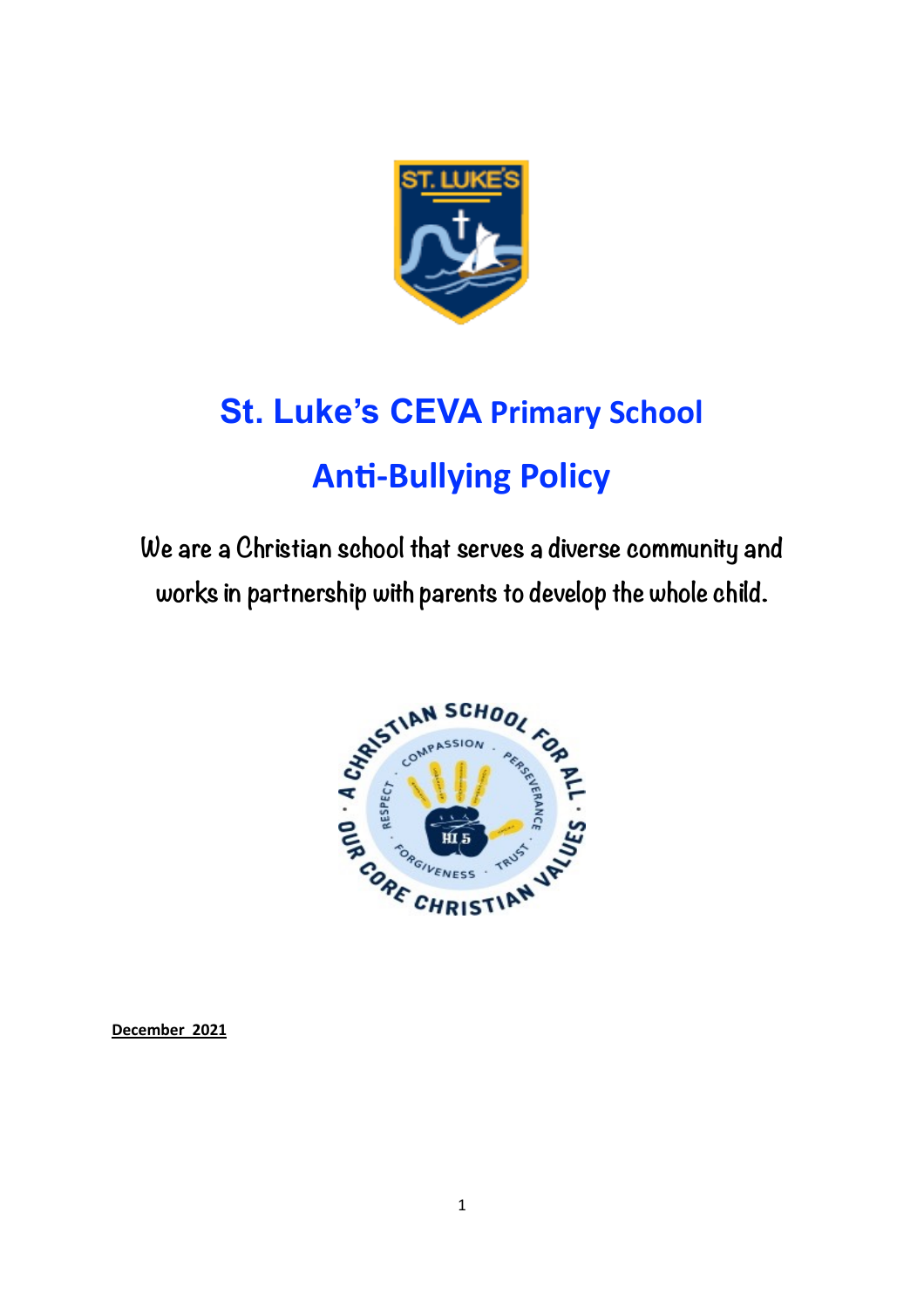**At St. Luke's CEVA Primary School** we aim to create a positive, safe and secure learning environment based upon **mutual respect** and **high expectations**, so that all members of the school community can excel and enjoy a full school life. This reflects our belief that every child is a unique to God and entitled to be given every opportunity to be the best that they can be in all respects.

At St. Luke's CEVA Primary School we aim to create a positive, safe and secure learning environment based upon mutual respect and high expectations, so that all members of the school community can excel and enjoy a full school life. This reflects our belief that every child is unique to God and entitled to be given opportunities to be the best that they can be.

# **Our aim:**

## **To create positive relationships through mutual respect and care**

Following the example of Jesus we aim to build on our Core Christian Values (CCV) of Compassion, Forgiveness, Respect, Perseverance and Trust because**;**

## **We use our values to:**

**Ensure we understand that we all have rights and responsibilities,** believing that everyone in the school is important and has the right to be valued. We expect each individual to respect others, their families, their cultures and beliefs - ensuring fairness/equity of treatment for all:

 **Encourage self-discipline** and a reflective mind-set, where pupils are able to recognise and manage their own behaviour and treat each other and staff with courtesy;

**Lead by example**. Adults are key role-models and should at all times set a good example – being assertive, consistent, fair, approachable and willing to listen;

**Work in partnership** to form positive relationships with parents and carers and to develop a shared responsibility in the implementation of the school's policies;

 **Demonstrate consistency** of response to both positive and negative behaviour;

**Challenge**. Ensure that all lessons fully engage and meet the needs and interests of all students;

**Enable pupils to be proud of St. Luke's** - to encourage all students to take pride in their academic work and enrichment activities whilst representing the school in competition and in everyday appearance.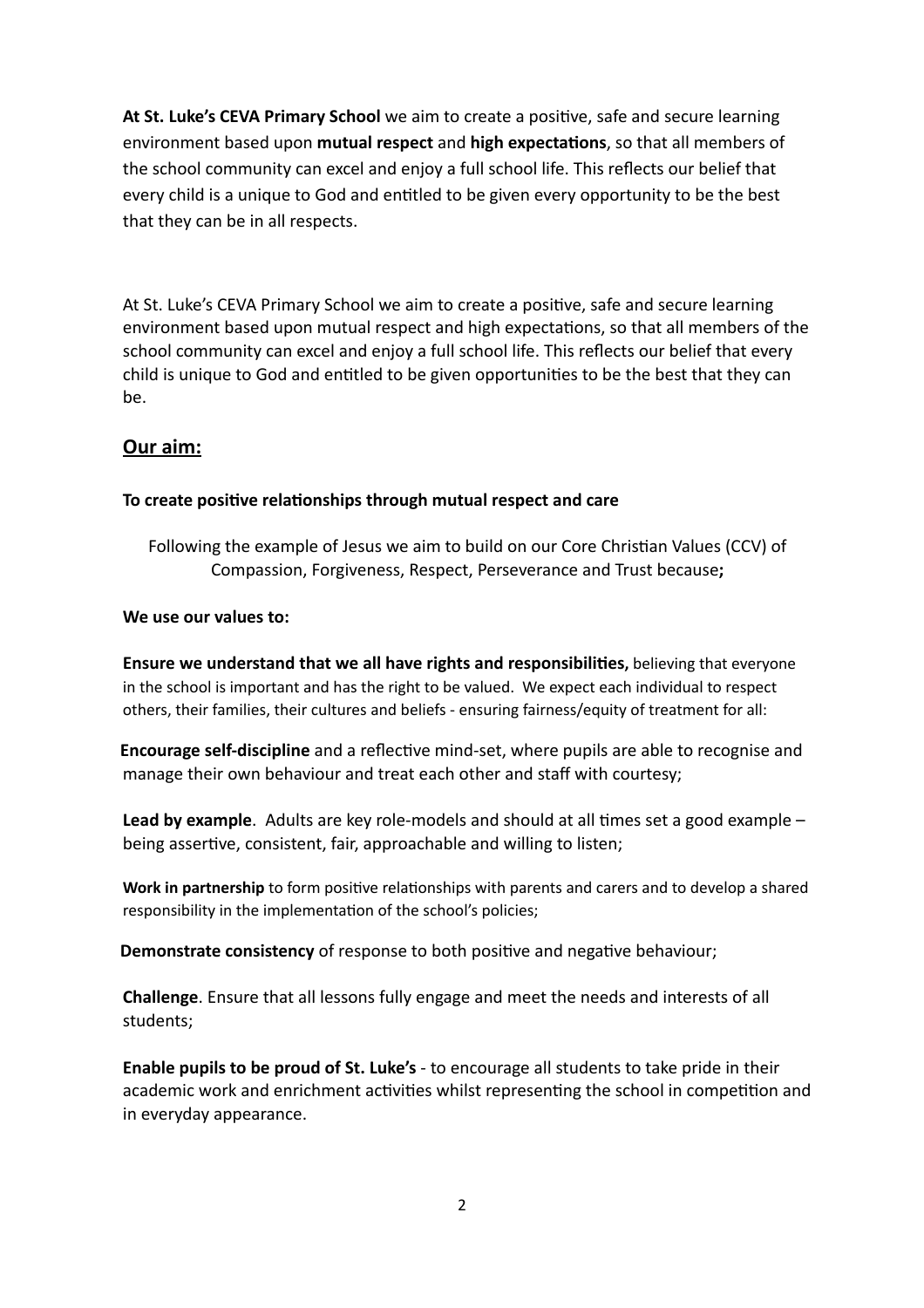## **A Definition of Bullying:**

Bullying is a wilful, conscious desire to hurt, threaten, intimidate or humiliate someone else, and is often repeated over a period of time. Bullying can take many forms, for example verbal, physical or psychological. It can also take place remotely in the form of cyber bullying. Being a bystander who encourages someone to humiliate or hurt someone else can also be considered as an act of bullying. The primary strategy SEAL (Social and Emotional Aspects of Learning) materials indicate that there are three key characteristics of bullying:

#### **1. Bullying is ongoing. It is not the same as a conflict between two individuals or a random unprovoked aggressive act.**

#### **2. Bullying is deliberate and often premeditated.**

**3. Bullying is unequal: it involves a power imbalance (this can result from size, number, higher status or as a result of having access to limited resources).**

#### **School aims and objectives:**

- We do all we can to prevent bullying by developing a school ethos in which bullying is regarded as unacceptable.
- We aim to produce a safe and secure environment where all can learn without anxiety
- We aim to produce a consistent school response to any bullying incidents that may occur, whether they occur within school, or involving our pupils outside of school.
- We aim to make all those connected with the school aware of our opposition to bullying, and we make clear each person's responsibilities with regard to the eradication of bullying in our school.
- We aim to build resilience and confidence in children as they grow through the school and encourage them to speak up, both through our PSHE curriculum and through the general ethos of the school which values pupil voice.

Whilst we accept that all schools have bullying, no form of bullying is acceptable in our school. It is the job of all adults and children at the school to ensure that bullying, once it has been identified, is quickly dealt with. We aim to create an environment where children can speak out when they feel vulnerable or when they witness bullying. We want to empower children to speak up immediately if they witness a bullying incident or suspect that one of their friends is subject to bullying.

Like adults, children can exhibit bullying behaviour for a wide number of reasons, and it is important for us to understand the reasons behind incidents of bullying in order to fully tackle the underlying issues. Sometimes children do not fully realise the implications of their actions on other children and sometimes bullies have indeed been subject to bullying or trauma themselves. We will judge our own success in terms of tackling bullying not only by reducing incidents over time but also by looking at the long term positive impact that learning and support provided by the school to both the victims of bullying and the bullies themselves.

**All incidents of alleged bullying MUST be recorded by HT in writing on an "Alleged Bullying Incident Form & Log"** and also on a school excel spreadsheet administered by the HT.

#### **The role of governors:**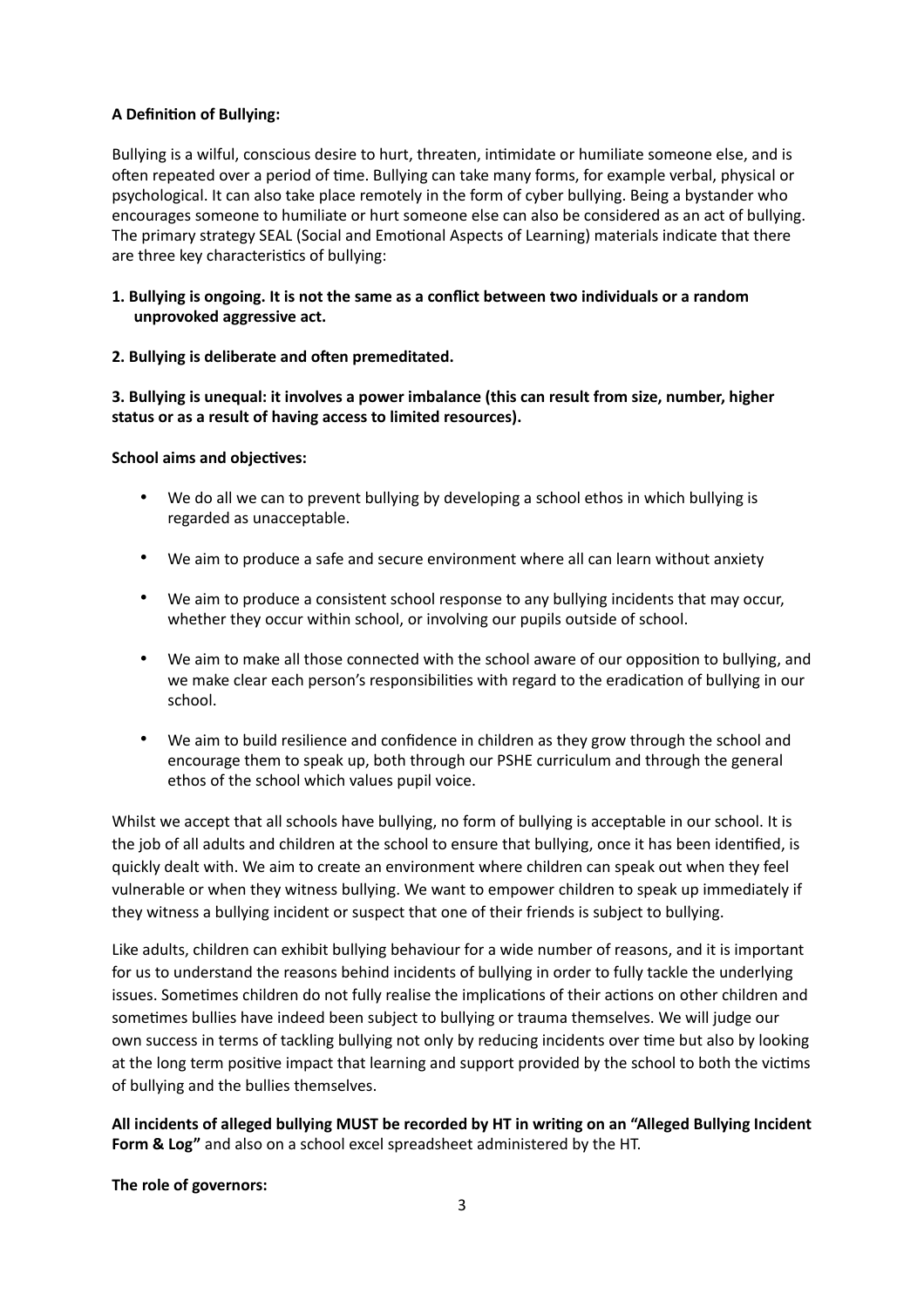The governing body supports the school in all attempts to eliminate bullying from our school. They monitor the incidents of bullying that occur and review the effectiveness of the school policy regularly through the PSP sub-committee. The governors require the school to keep accurate records of all incidents of bullying and to report to the governors on request about the effectiveness of school anti-bullying strategies.

The governing body responds within ten days to any request from a parent to investigate incidents of bullying in line with the school's complaints procedures.

#### **The role of the Headteacher, Lead Behaviour Manager (DHT) and SLT:**

The Senior Leadership Team sets the school climate of mutual support and praise for success, so making bullying less likely. **When children feel they are important and belong to a friendly and welcoming school, bullying is far less likely to be part of their behaviour.**

It is the responsibility of the Senior Leadership Team to implement the school anti-bullying strategy and to ensure that all staff are aware of the school policy and know how to deal with incidents of bullying. Collectively they have the whole school overview in this area, co-ordinated by the Deputy Headteacher. **All staff are to report incidents of bullying to a member of SLT and preferably on the Safeguard Software site as this starts the digital record.** The DHT will monitor and report incidents of bullying within the wider monitoring of behaviour on a termly basis for both SLT and governors and liase with the HT at all times.

It is essential that the SLT take a lead in supporting the school's positive ethos and deal directly with identified incidents of bullying. In more serious incidents, the Headteacher or Deputy Headteacher must contact the families of the children.

All senior staff, led by the Headteacher, are to ensure that all children know that bullying is wrong, and that it is unacceptable behaviour in this school, for example through assemblies and the school council. The SLT ensure that staff receive sufficient training to be equipped to deal with all incidents of bullying at the annual behavior update in September each year.

#### **The role of staff (all adults working in the school)**

Staff attempt to support all children in their class and to establish a climate of trust and respect for all. They work to ensure a positive environment and will intervene to prevent incidents from escalating. Staff take all forms of bullying seriously. Staff keep their own records of all incidents that happen in their class and that they are aware of in the school, and report this to the Deputy Headteacher with overall responsibility for behaviour.

#### **Resolutions and outcomes of school work to reported incidents of bullying must include:-**

- **Primacy is given to support for the victim which ensures that they are safe**
- appropriate sanctions and support for the perpetrator depending on the severity of the misdemeanour (in line with the overall behaviour policy in discussion with the Headteacher / Deputy Headteacher)
- training for victim which includes understanding ways that they can avoid being a victim in the future
- training for perpetrator which includes understanding why they have acted in such a way and understood the impact that they have had on other children
- on-going monitoring by staff at the school to ensure that there are no further incidents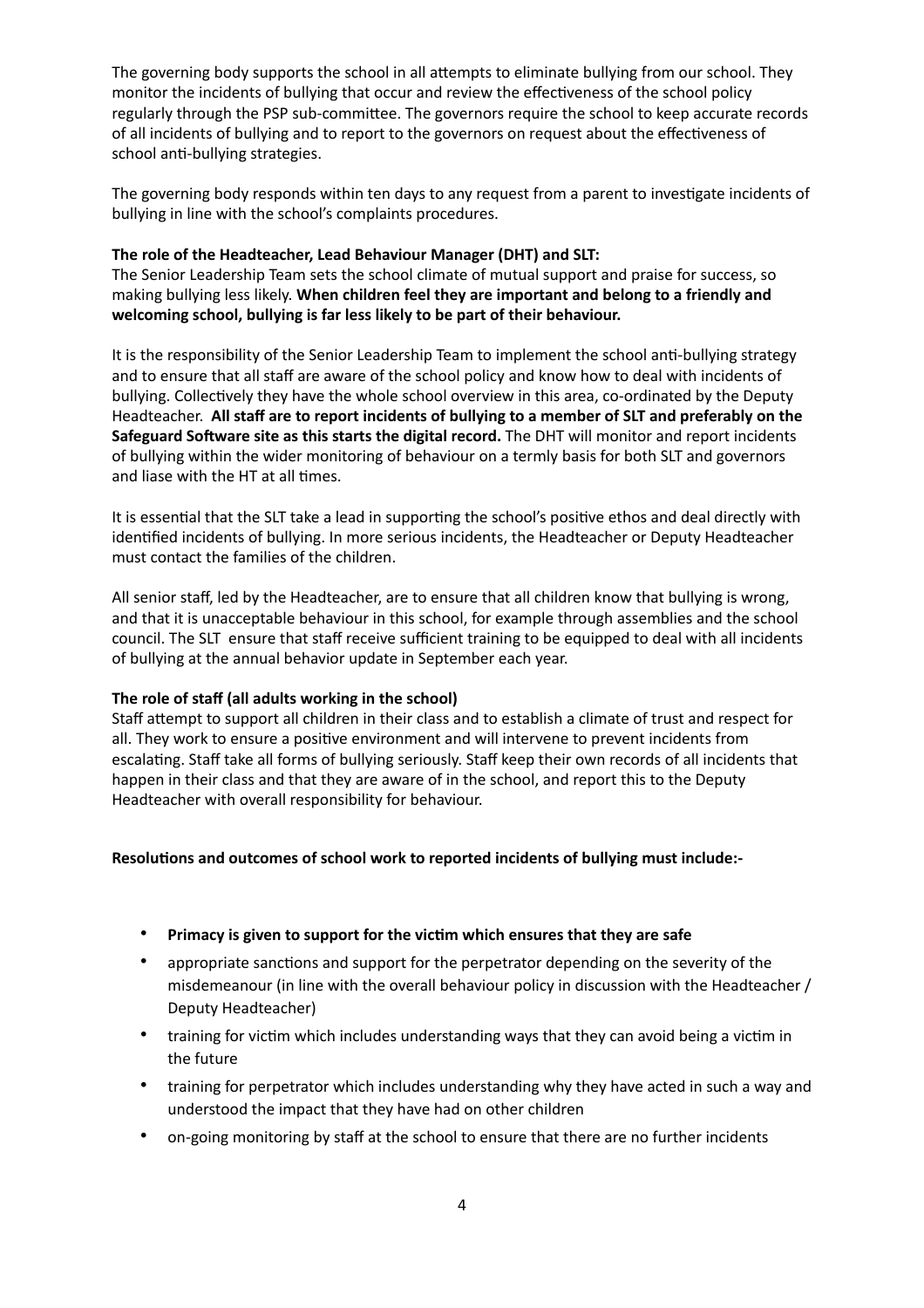If staff become aware of any bullying taking place between members of a class, it is to be dealt with immediately.

## **The role of children**

Children also have a key role to play in building collaborative relationships. It is essential that staff provide experiences within the context of the classroom that foster collaborative learning and encourages a positive dialogue between children. Additionally, placing children in positions of responsibility as playground buddies and members of the school council, helps children to take a lead in the creation of an environment that is incompatible with bullying.

## **The role of parents:**

Parents who are concerned that their child might be being bullied, or who suspect that their child may be the perpetrator of bullying, should contact their child's class teacher immediately.Parents have a responsibility to support the school's anti-bullying policy and to actively encourage their child to be a positive member of the school.

## **Monitoring and review:**

Monitoring of bullying will be a termly agenda item on Governing Body meeting. The Governor with responsibility for Safeguarding will visit the school every term examining the school's incident forms, and discussing relevant issues with the Deputy Headteacher with responsibility for Behaviour, the Safeguarding Lead, the Head of Inclusion and the Headteacher. This may happen in conjunction with the Vulnerable children meeting termly. In preparation for the visit, The Deputy Headteacher with responsibility for behaviour will have analysed behaviour data with reference to children's ethnicity, age and gender.

This policy should be read with reference to the Peer on Peer Policy, Behaviour Policy, SEN Policy, Positive Handling Policy and Safeguarding, Child protection & Early Help Policy.

## **Guidelines for preventing bullying**

The nature of bullying means that it often takes place "secretly" in places where supervision is not constant e.g. toilets, cloakroom areas, less visible areas in the playground or out of earshot of teachers and other adults. This means that everyone needs to be vigilant:

- **Check toilets as you go by**
- **Listen to the children**
- **Observe the children's behaviour and friendship patterns**
- **Never ignore aggressive behaviour to ignore it is to condone it!**

The sort of atmosphere that we want in our school is characterised by kindliness, friendliness and tolerance. There should be respect for others and every child should feel safe and secure.

#### **What should the child do?**

1. Tell a teacher, they will report it and every incident will be investigated.

- 2. Be assertive try to stick up for yourself.
- 3. You should not keep it a secret and you should not be ashamed.

4. Do not think that only violence is bullying - hurtful whispering or ostracising is very upsetting and can make children miserable.

#### **In order to prevent bullying, everyone must:**

- Remind the children of the rules for acceptable behaviour. Our school rules are drawn up by the children and teachers and are displayed around the classrooms and school.
- Tell the children that bullying (verbal or physical) is not tolerated in this school. Everyone is expected to ensure that it does not happen and has the responsibility to tell - it is not telling tales.
- Encourage the children to discuss bullying in class, what it is, what can be done etc.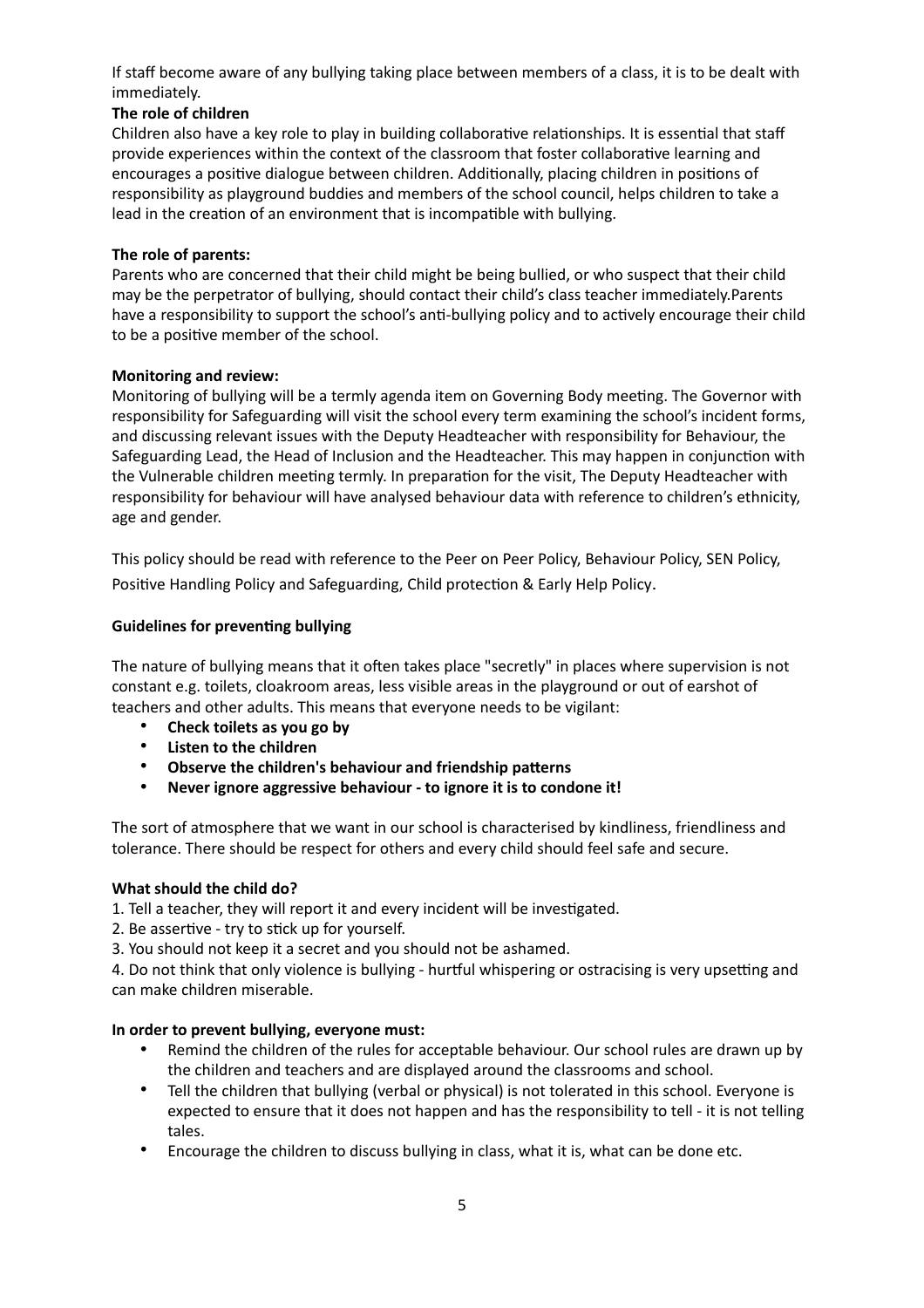- If necessary, break up the group dynamics by assigning places in the classroom. Most bullying groups have a leader with other children being frightened of not bullying. Turn peer pressure against bullying and break up groups.
- Teach children to be assertive. Differences should be acceptable and never a cause for bullying.
- Deal with bullying and intimidation immediately. Sorting it out is the responsibility of adults.
- Report all incidents or suspected incidents of bullying to the SLT.

#### **Cyber bullying**

Bullying can be done through communication technology (cyber bullying) e.g. text messaging, e-mail or postings on websites.

If a bullying incident directed at a child occurs using email or mobile phone technology either inside or outside of school time.

- **1. Advise the child not to respond to the message**
- **2. Refer to relevant policies including e-safety/acceptable use, anti-bullying and PHSE and apply appropriate sanctions**
- **3. Secure and preserve any evidence**
- **4. Inform the sender's e-mail service provider**
- **5. Notify parents of the children involved**
- **6. Consider delivering a parent workshop for the school community**
- **7. Consider informing the police depending on the severity or repetitious nature of offence**
- **8. Inform the LBN e-safety officer**

If malicious or threatening comments are posted on an Internet site about a pupil or member of staff.

- **1. Inform and request the comments be removed if the site is administered externally**
- **2. Secure and preserve any evidence**
- **3. Send all the evidence to Alex Nagle at CEOP at ww.ceop.gov.uk/contact\_us.html**
- **4. Endeavour to trace the origin and inform police as appropriate**
- **5. Consult with LBN triage and inform LBN e-safety officer**

The school may wish to consider delivering a parent workshop for the school community

**Children should be confident in a no-blame culture when it comes to reporting inappropriate incidents involving the internet or mobile technology: they must be able to do this without fear.** 

#### **IMPORTANT**

**If bullying is happening, find out the facts by talking to the bullies and victims individually. If the bullying is about particular issue (e.g. death, divorce, disfigurement), mount an education programme about the problem, but not focused on a particular child. Call in parents, ask for their suggestions and solicit their support.**

**If you come across bullying, what can you do?**

- **Remain calm; you are in charge. Reacting emotionally may add to the bully's fun and give the bully control over the situation.**
- **Take the incident or report seriously**
- **Take action as quickly as possible**
- **Think hard about whether your action needs to be private or public; who are the children involved?**
- **Reassure the victim(s); don't make them feel inadequate or foolish**
- **Offer concrete help, advice and support to the victim(s)**
- **Make it plain to the bully that you disapprove**
- **Encourage the bully to see the victim(s) point of view**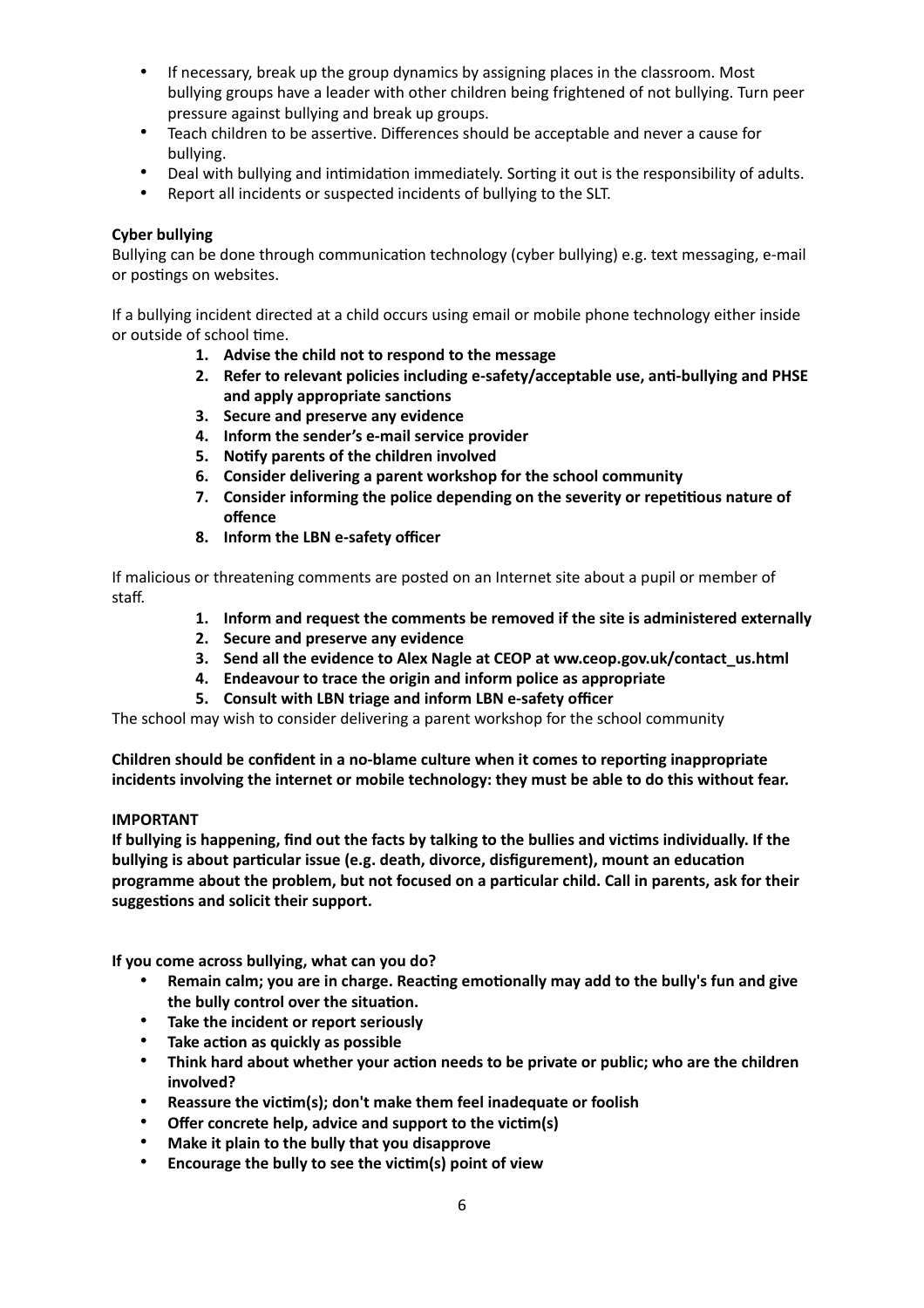- **Punish the bully if you have to, but be very careful how you do this. Reacting aggressively or punitively gives the message that it is all right to bully if you have the power**
- **Explain clearly the punishment and why it is being given.**
- **Inform DH so a Restorative Justice approach can be started.**

## **Involve others:**

- Inform SLT
- Inform colleagues through briefing if the incident arose out of a situation where everyone should be vigilant e.g. toilets
- Inform/ask HT & DH to speak to both sets of parents calmly, clearly and concisely; reassure both sets of parents that the incident will not linger on or be held against anyone.

#### **Final steps:**

- Make sure that the incident does not live on through reminders from you
- Try to think ahead to prevent a reoccurrence of the event if you uncover the trigger factor.

#### **If you have to deal with bullying, what should you avoid?**

- Being over-protective and refuse to allow the victim to help his/herself
- Assuming that the bully is bad through and through; try to look objectively at the behaviour with the bully
- Keeping the whole incident secret because you have dealt with it
- Trying to hide the incident from the parents of the victim or bully<br>• Calling in narents without having a constructive plan to offer eithe
- Calling in parents without having a constructive plan to offer either side.

#### **Breaking up bully groups**

- Meet with the victim(s) separately have them write down what happened or write their version for them and read it back to them
- Meet with each member of the group separately have them write down what happened or write their version for them and read it back to them
- Agree with each member of the group separately what you expect and discuss how he/she has broken the school guidelines
- Meet with them as a group and have each state what happened in your individual meeting; ensure that everyone is clear about what happened
- Prepare them to face their peer group "What are you going to say when you leave here?"
- Whatever is decided, reiterate to all children that they are responsible if anyone is bullied there are no innocent bystanders
- Talk to parents of all involved show them the written statements
- Keep a file on bullying with all statements and penalties
- Do not accept false excuses: if the bullying was an accident, did the children act by helping the victim or getting help or giving sympathy? If it was just a laugh, was everyone laughing? If it was a game, was everyone enjoying it?

#### **Important:**

**If a child was injured, ask DSL to take photographs of the injury so it can be recorded on safeguard software**

#### **Why do children become "chronic" victims?**

- Feel bad about themselves
- Bullying reassures them because 'it fits'
- Get upset if told that they are good
- Set out to prove that they are bad
- Destroy good things they do
- Go out of their way to be picked on
- Say no one likes them
- React sensitively
- Are excessively emotional
- Easily upset
- Struggle to show humour
- Are slow to settle in
- Likely to be jumpy and wary

#### **Helping victims**